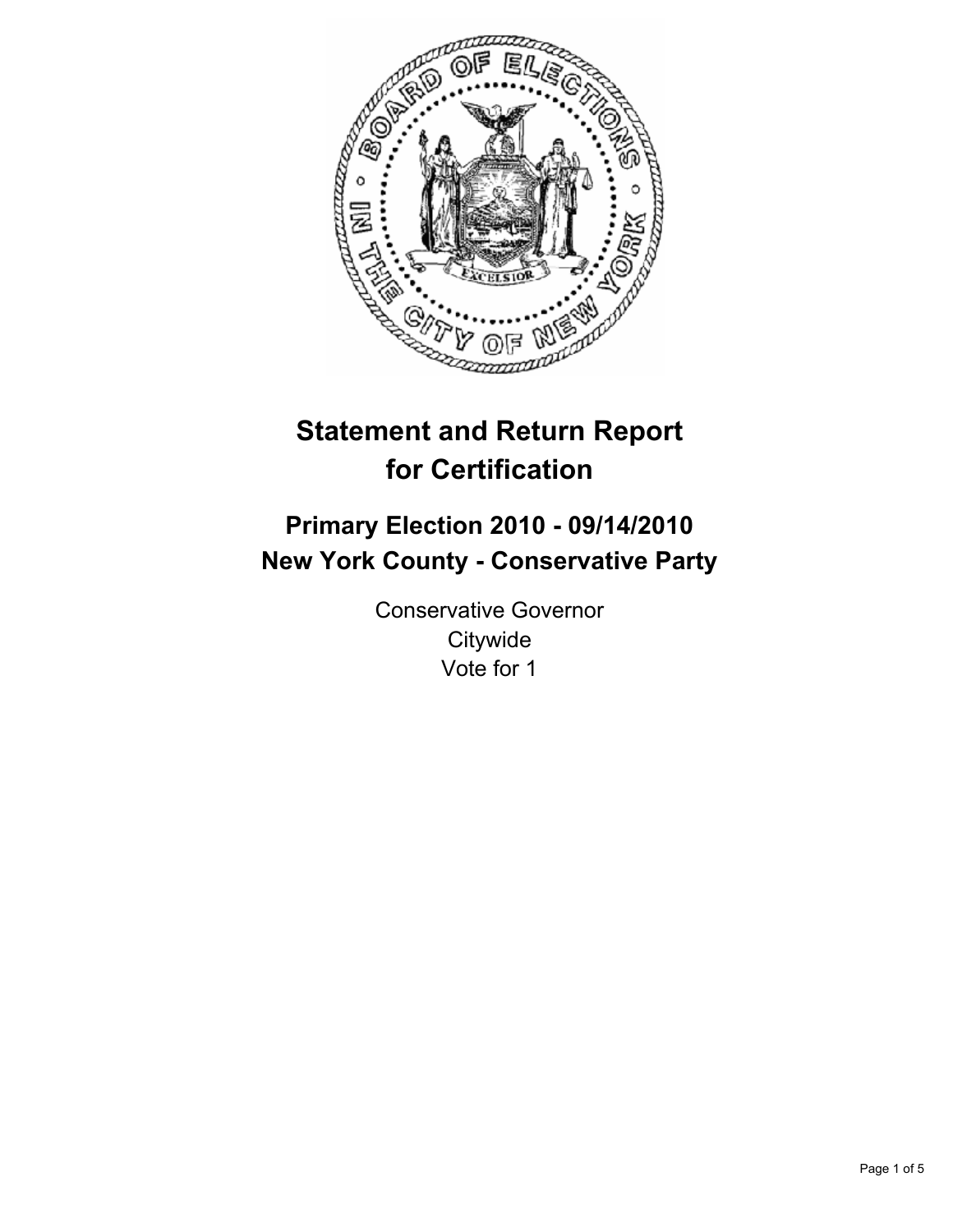

# **Assembly District 64**

| <b>PUBLIC COUNTER</b> | 13 |
|-----------------------|----|
| <b>EMERGENCY</b>      | 0  |
| ABSENTEE/MILITARY     |    |
| <b>AFFIDAVIT</b>      |    |
| <b>RICK A LAZIO</b>   | 8  |
| <b>RALPH C LORIGO</b> | 4  |
| NO NAME (WRITE-IN)    | 2  |
| <b>Total Votes</b>    | 14 |

# **Assembly District 65**

| PALADINO (WRITE-IN) | 26 |
|---------------------|----|
| RALPH C LORIGO      | 8  |
| <b>RICK A LAZIO</b> | 17 |
| <b>AFFIDAVIT</b>    | 0  |
| ABSENTEE/MILITARY   |    |
| <b>EMERGENCY</b>    | 0  |
| PUBLIC COUNTER      | 31 |

# **Assembly District 66**

| <b>Total Votes</b>    |   |
|-----------------------|---|
| PALIDINO (WRITE-IN)   |   |
| RALPH C LORIGO        |   |
| <b>RICK A LAZIO</b>   | 5 |
| <b>AFFIDAVIT</b>      |   |
| ABSENTEE/MILITARY     |   |
| <b>EMERGENCY</b>      | 0 |
| <b>PUBLIC COUNTER</b> | 6 |

### **Assembly District 67**

| <b>Total Votes</b> | 8 |
|--------------------|---|
| RALPH C LORIGO     |   |
| RICK A LAZIO       |   |
| <b>AFFIDAVIT</b>   |   |
| ABSENTEE/MILITARY  |   |
| <b>EMERGENCY</b>   | 0 |
| PUBLIC COUNTER     |   |

#### **Assembly District 68**

| <b>Total Votes</b>    | 9 |
|-----------------------|---|
| RALPH C LORIGO        | 5 |
| <b>RICK A LAZIO</b>   | 4 |
| AFFIDAVIT             |   |
| ABSENTEE/MILITARY     | 0 |
| <b>EMERGENCY</b>      | 0 |
| <b>PUBLIC COUNTER</b> | 9 |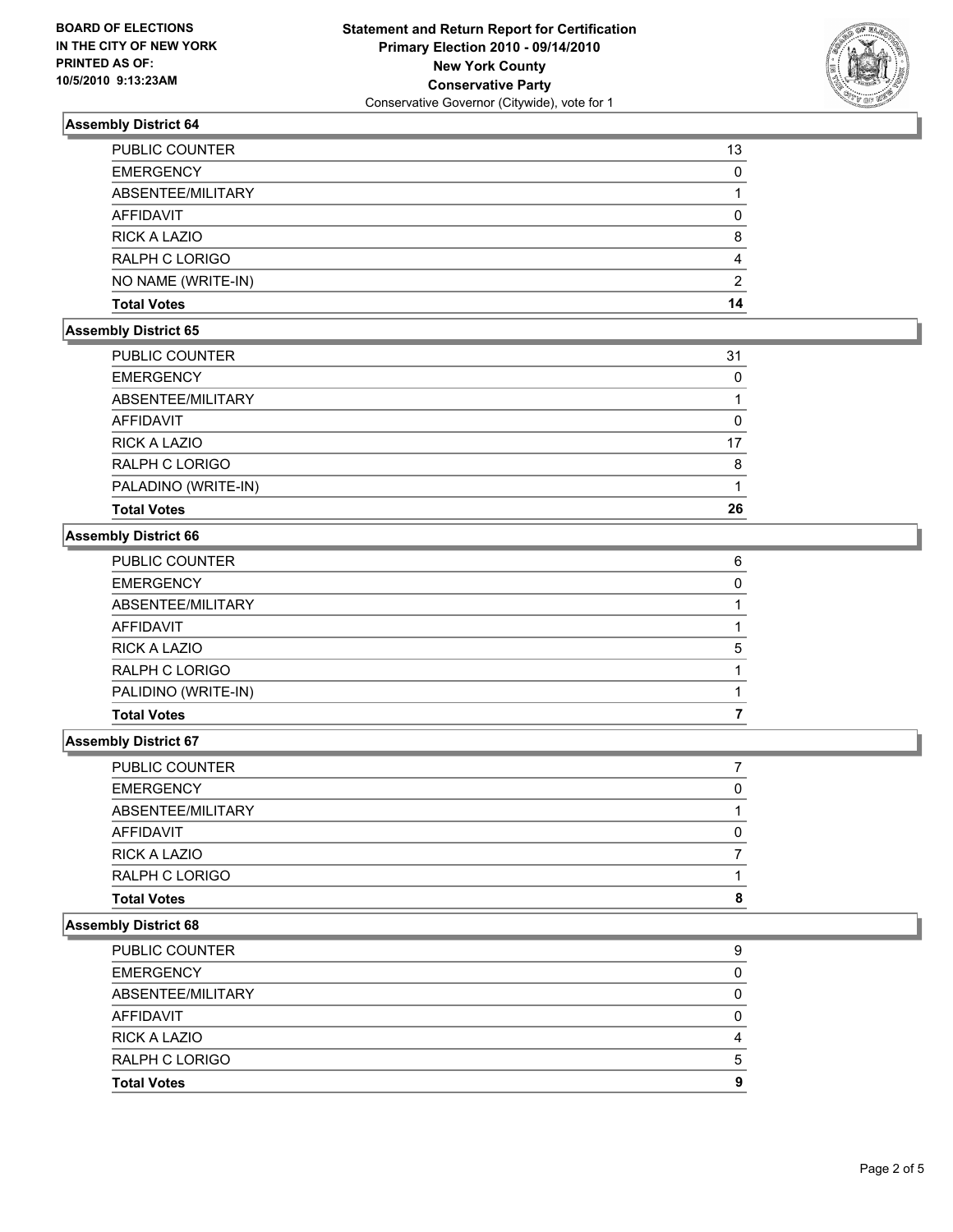

# **Assembly District 69**

| <b>Total Votes</b>    | 4 |
|-----------------------|---|
| RALPH C LORIGO        | 0 |
| <b>RICK A LAZIO</b>   | 4 |
| AFFIDAVIT             | 0 |
| ABSENTEE/MILITARY     | 0 |
| <b>EMERGENCY</b>      | 0 |
| <b>PUBLIC COUNTER</b> | 4 |

#### **Assembly District 70**

| 0 |
|---|
|   |
|   |
|   |

# **Assembly District 71**

| 5 |
|---|
| 2 |
| 3 |
| 0 |
| 0 |
|   |
| 6 |
|   |

# **Assembly District 72**

| <b>Total Votes</b>    |   |
|-----------------------|---|
| NO NAME (WRITE-IN)    |   |
| RALPH C LORIGO        | 0 |
| RICK A LAZIO          | 2 |
| AFFIDAVIT             |   |
| ABSENTEE/MILITARY     | 0 |
| <b>EMERGENCY</b>      | 0 |
| <b>PUBLIC COUNTER</b> | 3 |

# **Assembly District 73**

| <b>PUBLIC COUNTER</b> | 18 |
|-----------------------|----|
| <b>EMERGENCY</b>      | 0  |
| ABSENTEE/MILITARY     |    |
| AFFIDAVIT             |    |
| RICK A LAZIO          | 19 |
| RALPH C LORIGO        | 0  |
| <b>Total Votes</b>    | 19 |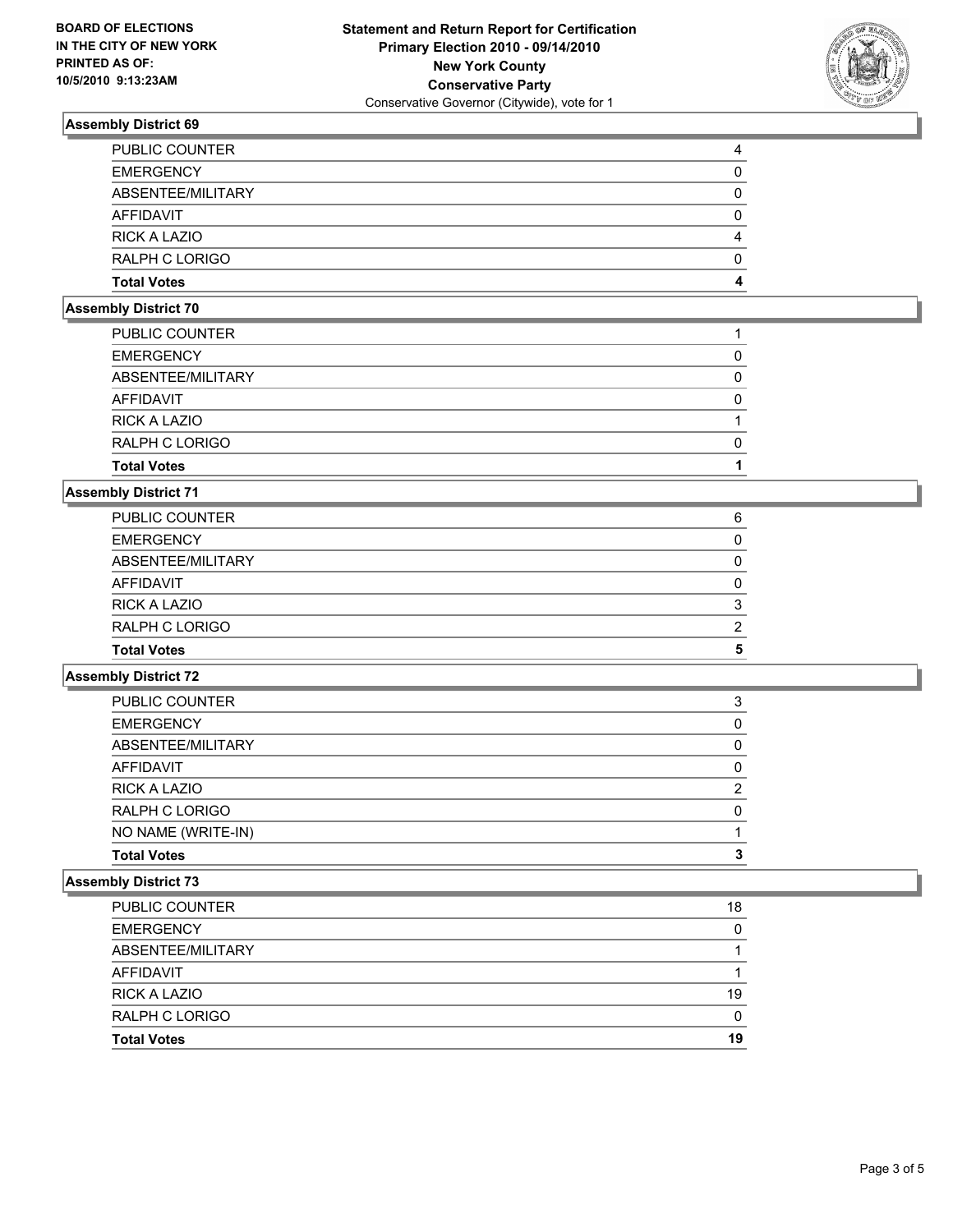

# **Assembly District 74**

| <b>Assembly District 75</b> |    |
|-----------------------------|----|
| <b>Total Votes</b>          | 13 |
| PALADINO (WRITE-IN)         |    |
| RALPH C LORIGO              | 5  |
| RICK A LAZIO                |    |
| AFFIDAVIT                   |    |
| ABSENTEE/MILITARY           |    |
| <b>EMERGENCY</b>            | 0  |
| <b>PUBLIC COUNTER</b>       | 12 |

| <b>Total Votes</b>       | 17       |
|--------------------------|----------|
| CARL PALADINO (WRITE-IN) |          |
| <b>RALPH C LORIGO</b>    | 2        |
| RICK A LAZIO             | 14       |
| AFFIDAVIT                | 0        |
| ABSENTEE/MILITARY        |          |
| <b>EMERGENCY</b>         | $\Omega$ |
| <b>PUBLIC COUNTER</b>    | 16       |